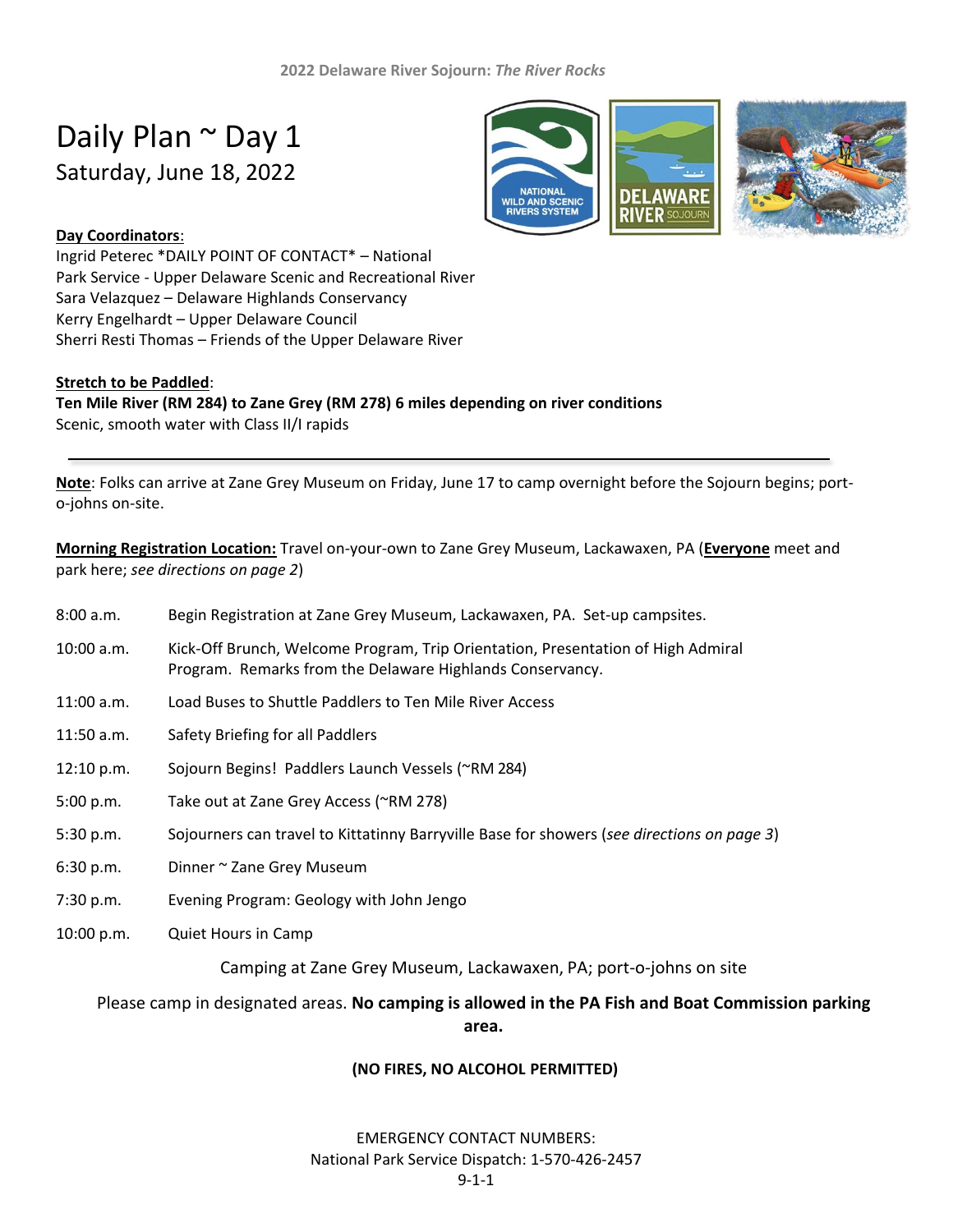#### **Many Thanks to Today's Sojourn Partners:**

Delaware River Sojourn Steering Committee, National Canoe Safety Patrol, National Park Service - Upper Delaware Scenic and Recreational River, Delaware Highlands Conservancy, Upper Delaware Council, Friends of the Upper Delaware River, Northeast Wilderness Experience, Konrad's Kitchen, Lander's River Trips, Indian Head Canoes, Kittatinny Canoes, John Jengo

## **Special Thanks to Sojourn Sponsors:**

ShopRite, NJ State Park Service: Division of Parks & Forestry, PA Dept. of Conservation and Natural Resources

## **Special Thanks to Sojourn Grantors:**

PA Organization for Watersheds and Rivers (POWR), NPS Lower Delaware Scenic and Recreational River, PPL

### *Special Thanks to Sandy Schultz, T-shirt artist*

# **Directions to Zane Grey Museum, 135 Scenic Dr., Lackawaxen, PA**

#### **From New York State:**

Traveling South on New York Route 97 approximately 25-miles from Callicoon, NY, turn right on to Roebling Bridge, cross the Delaware River, travel approx. 0.2-mile, turn right on Scenic Drive, travel 0.2 mile, turn left to remain on Scenic Drive, travel 0.2-mile, turn left into Zane Grey/PAF&BC Parking lot.

Traveling North on New York Route 97 approximately 4-miles from Barryville, NY, turn left on to Roebling Bridge, cross the Delaware River, travel approx. 0.2-mile, turn right on Scenic Drive, travel 0.2-mile, turn left to remain on Scenic Drive, travel 0.2-mile, turn left into Zane Grey/PAF&BC Parking lot.

### **From Pennsylvania:**

From Milford, Pa., travel West on US Route 6 approx. 13- miles to intersection with PA Route 434, turn right. Continue North on PA Route 434 for approx. 2-miles, then bear left at intersection with PA Route 590. Travel West on PA Route 590 for approx. 5-miles (do not take two right hand turns but follow brown street sign that says Zane Grey Museum), then bear left and turn right onto Scenic Drive. Continue on Scenic Drive approx. 0.3-mile, then turn right into the PAF&BC Lot.

Link to Google Map to make your own directions:<https://goo.gl/maps/dBeaCGVxkKz4oazW9>